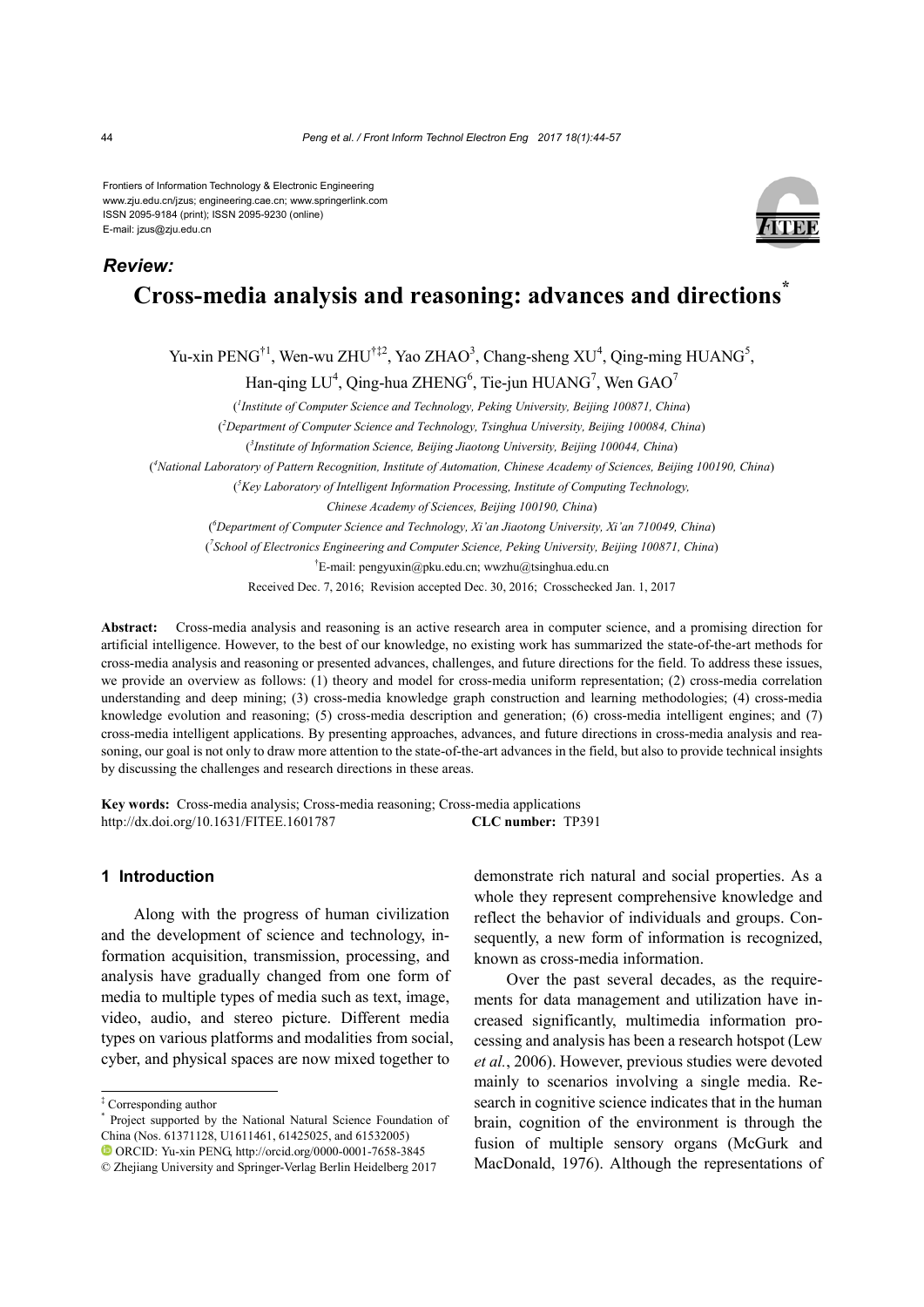different media types are heterogeneous, they may share the same semantics, and have rich latent correlations. Consider the topic of 'bird' as an example. All of the texts, images, videos, audio clips, and stereo pictures about this topic describe the same semantic concept 'bird' from complementary aspects. As a result, due to limitations in information diversity, traditional single-media analysis methods have difficulty in achieving the goal of semantic extraction from multiple modalities, and cannot deal with the analysis of cross-media data. Meanwhile, traditional reasoning methods are mainly text-based and perform reasoning under fully defined premises. They cannot deal with cross-media scenarios with sophisticated compositions, different representations, and complex correlations. Therefore, a key problem in research and application has been how to simulate the human brain's process of transforming environmental information to analytical models through vision, audition, language, and other sensory channels, and further to realize cross-media analysis and reasoning.

The topic of cross-media analysis and reasoning has attracted considerable research interest. With respect to cross-media analysis, existing studies focus mainly on modeling correlations and generating a uniform representation of two media types as in the popular correlation analysis method, called canonical correlation analysis (CCA) (Hotelling, 1936). Though there are limited studies on cross-media reasoning so far, it is an important future direction to extend traditional text-based reasoning methods to cross-media scenarios. There are also wide prospects for applications in cross-media analysis and reasoning. Effective yet efficient cross-media methods can provide more flexible and convenient ways to retrieve and manage multimedia big data. Users would like to adopt the cross-media intelligent engine for applications such as cross-media retrieval, and cross-media technology is also useful for important application scenarios, such as web content monitoring, web information trend analysis, and healthcare data fusion and reasoning. However, there still exist important challenges for cross-media intelligent applications.

Cross-media analysis and reasoning has been an active research area in computer science, and an important future direction in artificial intelligence. As discussed in Pan (2016), cross-media intelligence plays the role of a cornerstone in artificial intelligence, through which the machines can recognize the external environment. Although considerable improvement has been made in the research of crossmedia analysis and reasoning (Rasiwasia *et al.*, 2010; Yang *et al.*, 2012; Peng *et al.*, 2016a; 2016b), there remain some important challenges and unclear points in future research directions. In this paper, we give a comprehensive overview of not only the advances achieved by existing studies, but also future directions for cross-media analysis and reasoning. The aim is to attract more researchers to the research field in cross-media analysis and reasoning, and thus we provide insights by discussing challenges and research directions, to facilitate new studies and applications on this new and exciting research topic.

## **2 Cross-media analysis and reasoning**

The advances and directions in cross-media analysis and reasoning can be summarized as seven parts: (1) theory and model for cross-media uniform representation; (2) cross-media correlation understanding and deep mining; (3) cross-media knowledge graph construction and learning methodologies; (4) cross-media knowledge evolution and reasoning; (5) cross-media description and generation; (6) cross-media intelligent engines; (7) cross-media intelligent applications. In this section, we will provide descriptions of these seven parts, so as to present a comprehensive overview of cross-media analysis and reasoning.

# **2.1 Theory and model for cross-media uniform representation**

Cross-media data naturally carries different kinds of information, which needs to be integrated to obtain comprehensive results in real-world applications. A fundamental research problem is how to learn uniform representation for cross-media data. Generally, this approach tries to build a commonly shared space where similarities between heterogeneous data objects can be computed directly using common distance metrics like Euclidean and cosine distances after mapping data into this space (Fig. 1). In this way, the heterogeneous gap among data from different modalities is reduced. To this end, two issues should be addressed: (1) how to build the shared space; (2) how to project data into it. To deal with these issues, learning schemes based on different models have been proposed recently.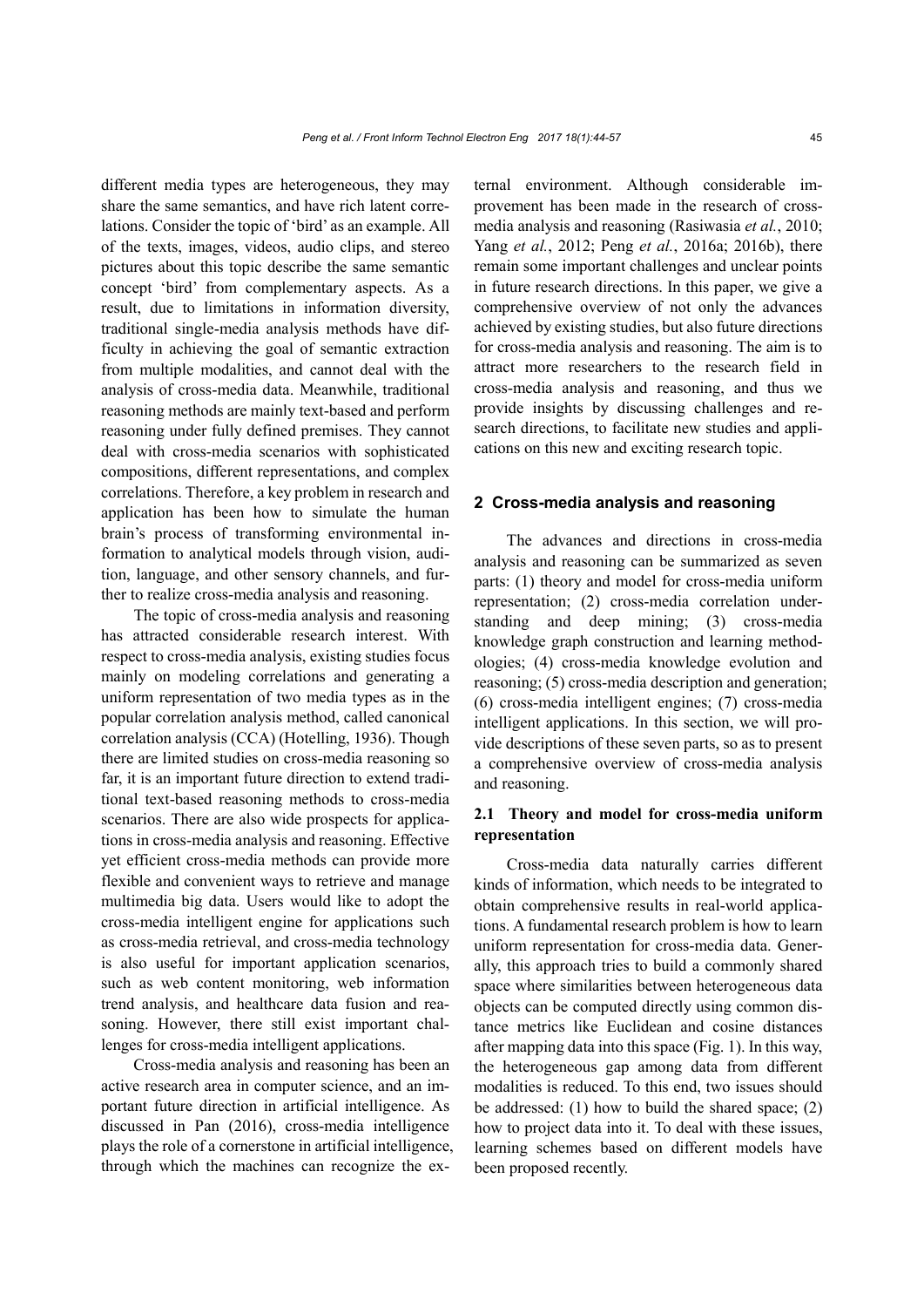

**Fig. 1 An example of uniform representation methods for multimodal data (considering the images and texts as examples)**

To the best of our knowledge, the first wellknown cross-media model is based on CCA (Rasiwasia *et al.*, 2010). It learns a commonly shared space by maximizing the correlation between pairwise co-occurring heterogeneous data and performs projection by linear functions. Although the scheme is simple, it has inspired subsequent studies. CCA has many variants (Andrew *et al.*, 2013; Gong *et al.*, 2014; Rasiwasia *et al.*, 2014). For example, Andrew *et al.* (2013) extended this method using a deep learning technique to learn the correlations more comprehensively than those using CCA and kernel CCA. These methods can, for the most part, model only the correlations of two media types. To overcome this limitation, researchers have also attempted to develop datasets and methods for scenarios with more media types. For example, the newly constructed XMedia dataset (http://www.icst.pku.edu.cn/mipl/XMedia) is the first dataset containing five media types (text, image, video, audio, and 3D model), and methods such as those proposed by Zhai *et al.* (2014) and Peng *et al.* (2016b) can jointly model the correlations and semantic information in a unified framework with graph regularization for the five media types on the XMedia dataset. Yang *et al.* (2008) introduced another model called the multimedia document (MMD)

to represent data, where each MMD is a set of media objects of different modalities but carrying the same semantics. The distances between MMDs are related to each modality, and in this way we can perform cross-media retrieval. Daras *et al.* (2012) employed a radial basis function (RBF) network to address the problem of missing modalities. However, the main problem with the MMD is that it only handles data from different modalities together, which is not flexible in many applications. Most cross-media representation learning models still belong to subspace learning techniques.

The topic model is another frequently used technique in cross-media uniform representation learning tasks, assuming that heterogeneous data containing the same semantics shares some latent topics. For example, Roller and Schulte im Walde (2013) integrated visual features into latent Dirichlet allocation (LDA) and proposed a multimodal LDA model to learn representations for textual and visual data. Wang Y *et al.* (2014) proposed a scheme called the multimodal mutual topic reinforce model  $(M^3R)$ , which seeks to discover mutually consistent semantic topics via appropriate interactions between model factors. These schemes represent data as topic distributions, and similarities are measured by the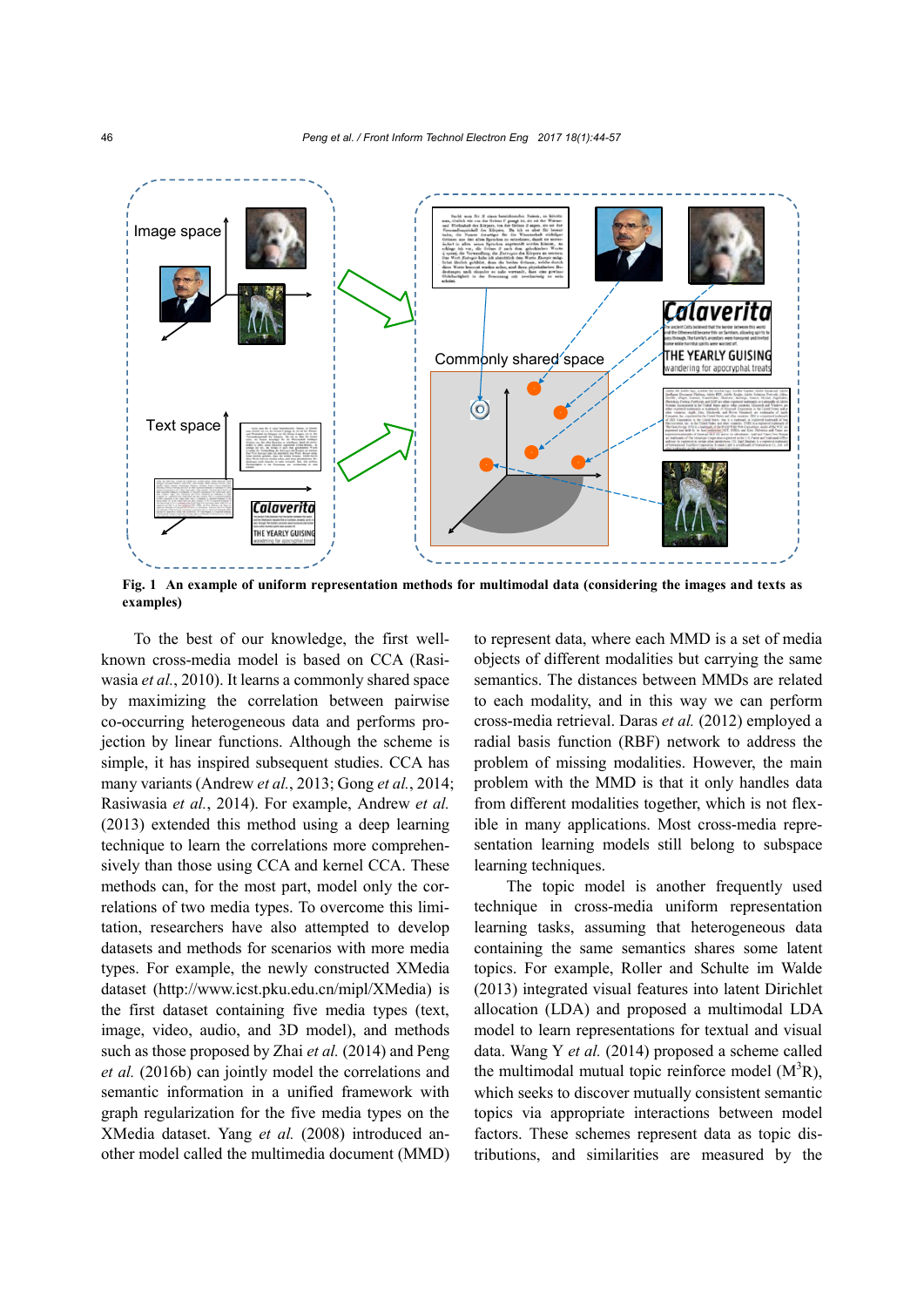likelihood of observed data in terms of latent topics. Metric learning is usually performed if we know which data pairs are similar and which are dissimilar from heterogeneous modalities. An appropriate distance metric is designed to measure heterogeneous similarity, and learned using the given labeled data pairs to achieve the best performance. When the learned metric is decomposed into modality-specific projection functions (Wu *et al.*, 2010), data can be explicitly projected into a uniform representation as CCA does. Apart from the above-mentioned models, Mao *et al.* (2013) proposed a manifold-based model called parallel field alignment retrieval (PFAR), which considers cross-media retrieval as a manifold alignment problem using parallel fields.

In recent years, since deep learning has shown superiority in image classification (Krizhevsky *et al.*, 2012) and image content representation (Babenko *et al.*, 2014), it has also been widely used in cross-media research to learn uniform representations. Ngiam *et al.* (2011) proposed an autoencoder model to learn uniform representations for speech audios coupled with videos of the lip movements. Srivastava and Salakhutdinov (2012) introduced a deep restricted Boltzmann machine to learn joint representations for multimodal data. Andrew *et al.* (2013) proposed a deep CCA method which is a deep extension of the traditional CCA method. Socher *et al.* (2014) introduced dependency tree recursive neural networks (DT-RNNs), employing dependency trees to embed sentences into a vector space in order to retrieve

images described by those sentences. Feng *et al.* (2014) and Wang W *et al.* (2014) applied autoencoders to perform cross-modality retrieval. More recently, Wang *et al.* (2015) proposed a multimodal deep learning scheme to learn accurate and compact multimodal representations for multimodal data (Fig. 2). This method facilitates efficient similarity search and other related applications on multimodal data. Zhang *et al.* (2014a) presented an attribute discovery approach, named the independent component multimodal autoencoder (ICMAE), which can learn shared high-level representation to identify attributes from a set of image and text pairs. Zhang *et al.* (2016) further proposed to learn image-text uniform representation from web social multimedia content, which is noisy, sparse, and diverse under weak supervision. Wei *et al.* (2017) proposed a deep semantic matching (deep-SM) method that uses the convolutional neural network and fully connected network to map images and texts into their label vectors, achieving state-ofthe-art accuracy. The cross-media multiple deep network (CMDN) (Peng *et al.*, 2016a) is a hierarchical structure with multiple deep networks, and can simultaneously preserve intra-media and inter-media information to further improve the retrieval accuracy.

Although there are significant research efforts on uniform representation learning for cross-media analysis tasks, a large gap still exists between these methods and user expectations. This is caused by the fact that existing schemes still have not achieved a satisfactory performance; i.e., their accuracies are far



**Fig. 2 The framework for compact multimodal representation learning, where (a) represents the pretraining stage and (b) represents the fine-tuning stage**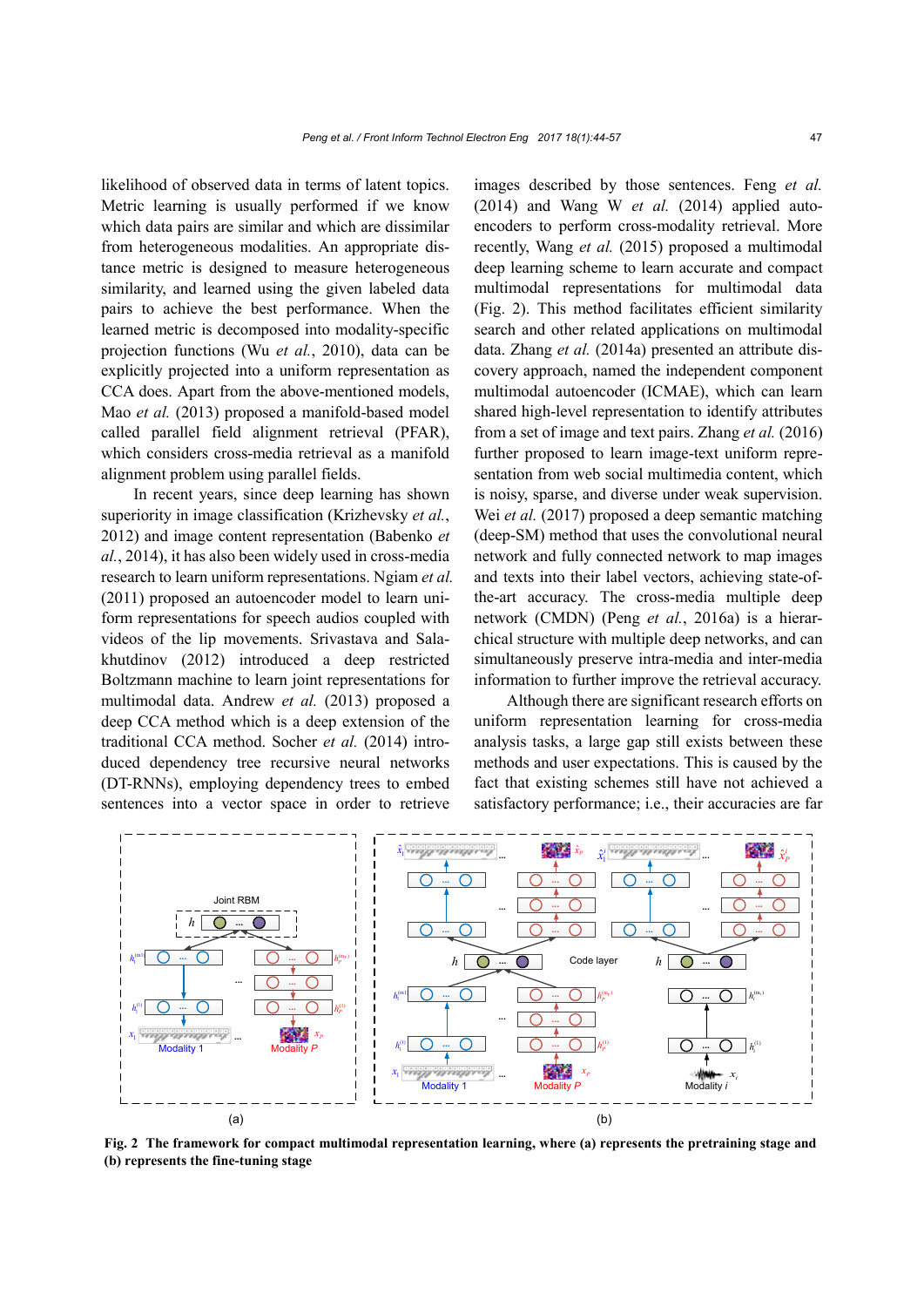from acceptable. Therefore, we still need to investigate better uniform representation methods for crossmedia research.

# **2.2 Cross-media correlation understanding and deep mining**

Cross-media correlations describe specific types of statistical dependencies among homogeneous and heterogeneous data objects. For example, if two images are taken from the same location, they may be intrinsically correlated from content, attribute, and topic perspectives, and thus they may share certain levels of intrinsic semantic consistency. The content in the paragraphs and social comments on a video webpage is semantically related to the content of the video itself. The aim of cross-media correlation learning is to construct metrics on heterogeneous data representation to measure how they are semantically relevant.

Existing cross-media correlation mining methods focus mainly on finding the common subspace where different modalities of data have semantic correlations. Researchers from the multimedia community have conducted extensive studies along this line. For example, in Feng *et al.* (2014), the correspondence autoencoder deep network was proposed to be trained on the raw features of different modalities, and then the combined multimodal deep feature was extracted for cross-media relevance measurement (Fig. 3). Zhang *et al.* (2014b) measured the correlations between visual and acoustic modalities by examining the visual-acoustic statistical relevance. However, cross-media correlation mining goes far beyond subspace learning. In many scenarios, the representation of cross-media data objects cannot be directly obtained. For example, there is no given feature representation for a structured cross-media object such as a set of hyperlinked multimedia documents or points-of-interest (POI). In such cases, the correlations can be inferred directly from the cross-media data objects by constructing appropriate information averaging mechanisms in a matrix completion framework to predict or complete the missing values in the object correlation description (Zhang *et al*., 2015).

Following another line of research, researchers from the database community have investigated the correlations and fusion among unstructured, semistructured, and structured data. However, most of these studies are based on low-level features and formats. Few studies are focusing on multimodal content and high-level correlations, e.g., generating a description for the entities by fusing semi-structured Wiki data and unstructured web data. Moreover, cross-media data is not only from different modalities and structures, but also from different sources. The study of associating and fusing cross-media data from different sources remains in its infancy, e.g., objective data and subjective user-generated content (UGC), user data from different online social networks (OSNs), and cross-space data from cyber and physical spaces.



**Fig. 3 Correspondence full-modal autoencoder (Feng**  *et al***., 2014)**

In cross-media deep mining, the knowledge base is manually and professionally edited by experts in traditional expert systems. Currently, many studies are focusing on extracting and learning knowledge from data automatically, e.g., Google Knowledge Vault (Dong *et al*., 2014). However, similar to data, knowledge is essentially cross-media. Recently we have seen a rapid development of different types of intelligent perceptions, e.g., vision-based environmental perception in Visual SLAM (Fuentes-Pacheco *et al*., 2015) and multimodal based human-computer interaction in gesture and action recognition (Rautaray and Agrawal, 2015). Moreover, ubiquitous perception has received increasing attention these days (Adib *et al.*, 2015). Development in the above areas provides opportunities to research the problem of cross-media knowledge mining. While critical challenges exist in constructing the cross-media knowledge base, it is of great theoretical and technical significance to combine perceptions from different modalities to supplement and improve the current text-based knowledge base.

Despite the achievements in cross-media correlation understanding, there is still a long way to go in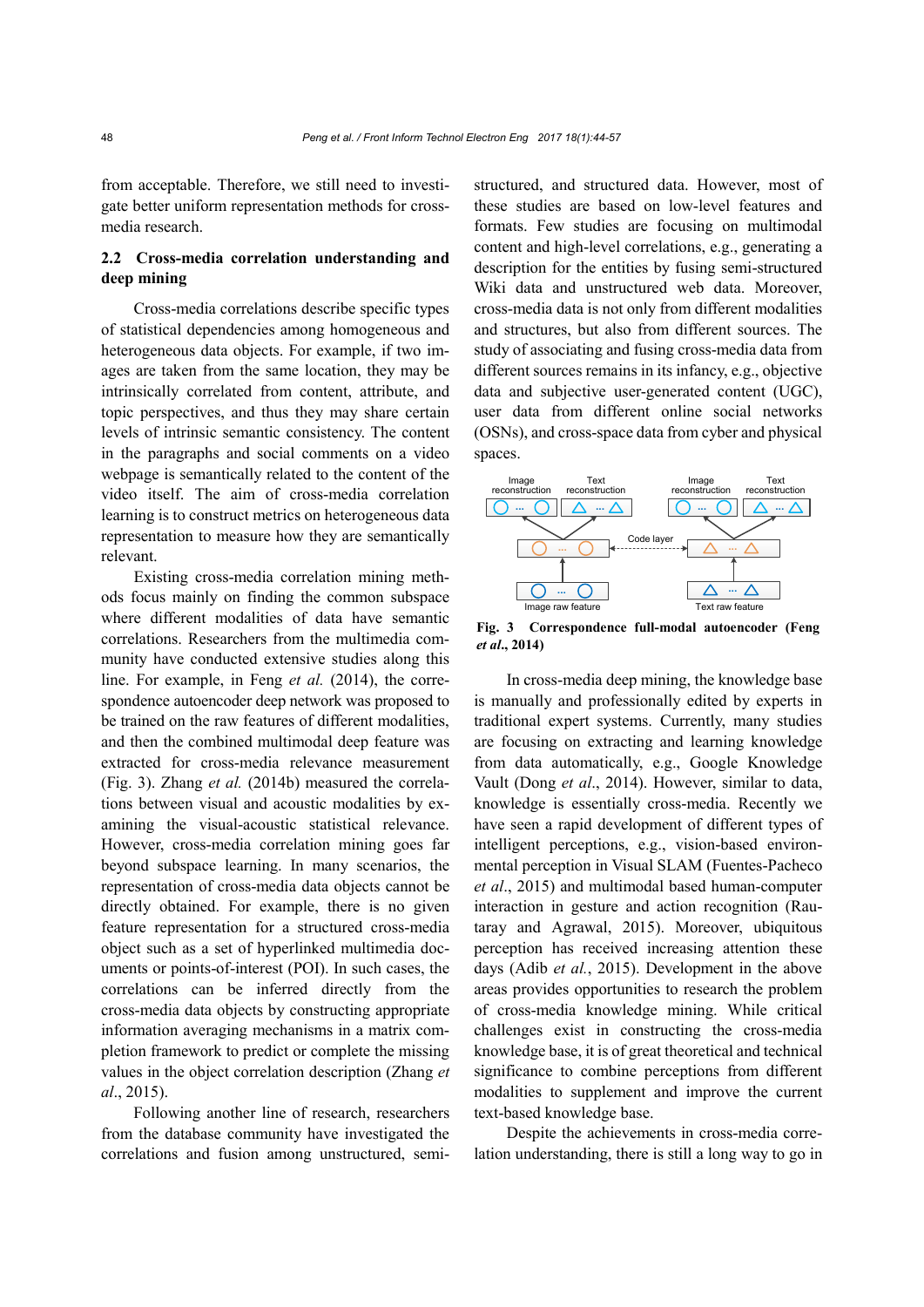this research direction. Basically, existing studies construct correlation learning on cross-media data with representation learning, metric learning, and matrix factorization, which are usually performed in a batch learning fashion and can capture only the first-order correlations among data objects. How to develop more effective learning mechanisms to capture the high-order correlations and adapt to the evolution that naturally exists among heterogeneous entities and heterogeneous relations, is the key research issue for future studies in cross-media correlation understanding.

## **2.3 Cross-media knowledge graph construction and learning methodologies**

The aim of cross-media knowledge graph construction is to represent framed rules, values, experiences, contexts, instincts, and insights with entities and relations from general to specific domains (Davenport and Prusak, 1998). In cross-media research, the entities and relations are defined and extracted from not only the textual data corpus, but also numerous loosely correlated data modalities including texts, images, videos, and other related information sources. Cross-media knowledge graphs provide essential computable knowledge representation structures for semantic correlation analysis and cognition-level reasoning in cross-media context, facilitating theoretical and technical development in cross-media intelligence and a diversified range of applications.

In recent decades, research efforts on knowledge graphs have been devoted to two aspects. First, knowledge graphs are used to represent general or domain-specific knowledge. Two primary elements in knowledge graphs are entities (a.k.a. ontologies) and relations. The set of entities for knowledge graph construction is defined by either domain expertise or existing entity sets, e.g., WordNet (Fellbaum and Miller, 1998), Wikipedia, and FreeBase. The relations, represented as edges with real values between the entities, are employed to reflect structural or statistical entity dependency in certain domain contexts. Most existing knowledge graphs are constructed on a textual data corpus using natural language processing (Carlson *et al*., 2010) and co-occurrence statistics (Cilibrasi and Vitanyi, 2007). In visual modalities, significant efforts have been devoted to constructing

knowledge bases to describe relations between visual objects, scenes, and attributes (Deng *et al*., 2009; Chen X *et al*., 2013; Prabhu and Babu, 2015). For example, NEIL (Chen X *et al*., 2013) presents a never-ending learning system for visual ontology construction from image search engines, which iterates between concept relationship extraction, image instance recognition, and concept classifier/detector learning. Fang *et al*. (2016) proposed a multimodal ontology construction solution by considering both textual and visual information in extracting entity relationships. Zhu *et al.* (2015) proposed a scalable multimodal knowledge base construction system, and defined three types of relations: image-label, intracorrelations, and inter-correlations. Sadeghi *et al.* (2015) developed the visual knowledge extraction system (VisKE), which can extract some general relationships like 'eat' and 'ride' from the context of image and text. Hua *et al*. (2014) went beyond ontology co-occurrences (Cilibrasi and Vitanyi, 2007) in most of the existing visual knowledge bases, and proposed to measure the ontology similarity by combining visual, textual, and semantics cues. By designing human-expert-powered, semi-automatic, and fully automatic procedures, diverse types of knowledge graphs have been constructed and released for real applications, containing more than 60 billion ontologies and trillions of facts/relations, and covering a wide range of domains from geography to life science (Fig. 4). Unfortunately, none of them are specifically designed to represent knowledge in cross-media data.

The second area of focus on knowledge graphs is how to deploy knowledge graphs to enhance the performance and user experience in information retrieval and web applications, especially in the era of big data. As a pioneering work, Garfield (2004) developed the HistCite software to generate knowledge graphs in academic literature, which led to the birth of the academic search engine CiteSeer. The Knowledge Graph released by Google in 2012 (Singhal, 2012) provided a next-generation information retrieval service with ontology-based intelligent search based on free-style user queries. Similar techniques, e.g., Safari, were developed based on achievements in entity-centric search (Lin *et al*., 2012). However, existing entity-based search engines cannot perform fully automatic content parsing on heterogeneous modalities, and thus they cannot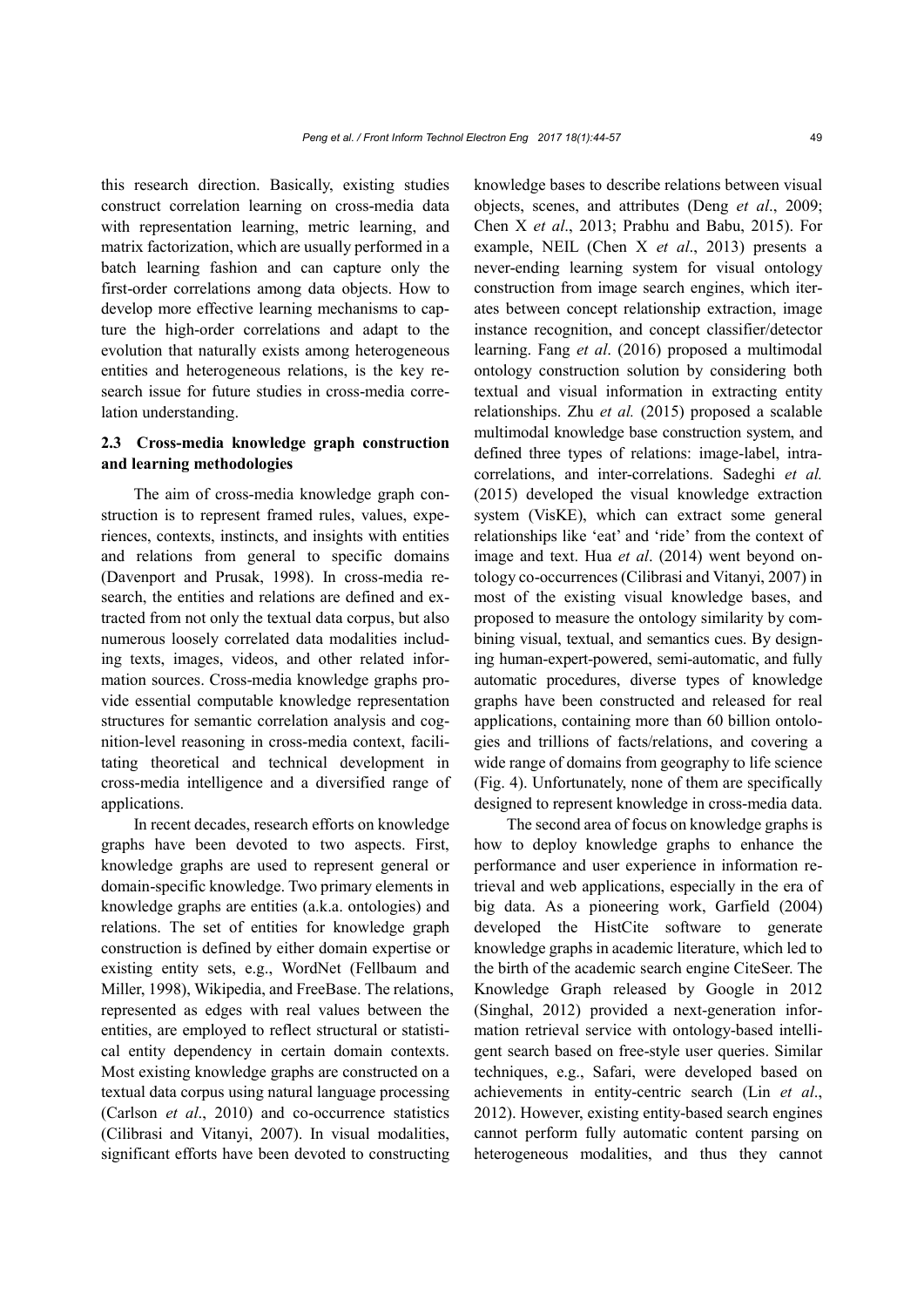

**Fig. 4 An illustration of existing knowledge graphs**

provide entity-based information retrieval for crossmedia content.

To transform the web of data into a web of knowledge (Suchanek and Weikum, 2014), several issues should be considered in research on cross-media knowledge graphs. First of all, effective and efficient techniques for entity extraction and relation construction from heterogeneous cross-media information sources should be studied. Second, information search and retrieval based on cross-media knowledge graphs should be investigated to provide more effective knowledge harvesting and information seeking mechanisms for more diverse application contexts. Third, mining and reasoning in cross-media knowledge graphs should be developed to facilitate knowledge acquisition and high-level reasoning for real applications. Finally, knowledge-driven crossmedia learning models will be required in the near future to achieve more generalization and learning capabilities, resulting in more advanced cross-media intelligence.

## **2.4 Cross-media knowledge evolution and reasoning**

Early artificial intelligence systems mostly depend on texts to perform reasoning using predicates, propositions, and rules, under fully defined premises. Judea Pearl, as a National Academy of Engineering (NAE) member and Turing Award winner, was one of the pioneers in probabilistic and causal reasoning in artificial intelligence (Pearl, 2000). Radinsky *et al.* (2012) proposed a methodology for modeling and predicting future events by generalizing examples of causality pairs to infer a causality predictor. Some research institutions, such as Illinois State University and Michigan State University, attempted to estimate county health statistics (Culotta, 2014) and the unemployment rate (Antenucci *et al.*, 2013) by analyzing social media content. Google Flu Trends (Ginsberg *et al.*, 2009) analyzes search patterns on the web search engine to help predict the spread of influenza (Fig. 5).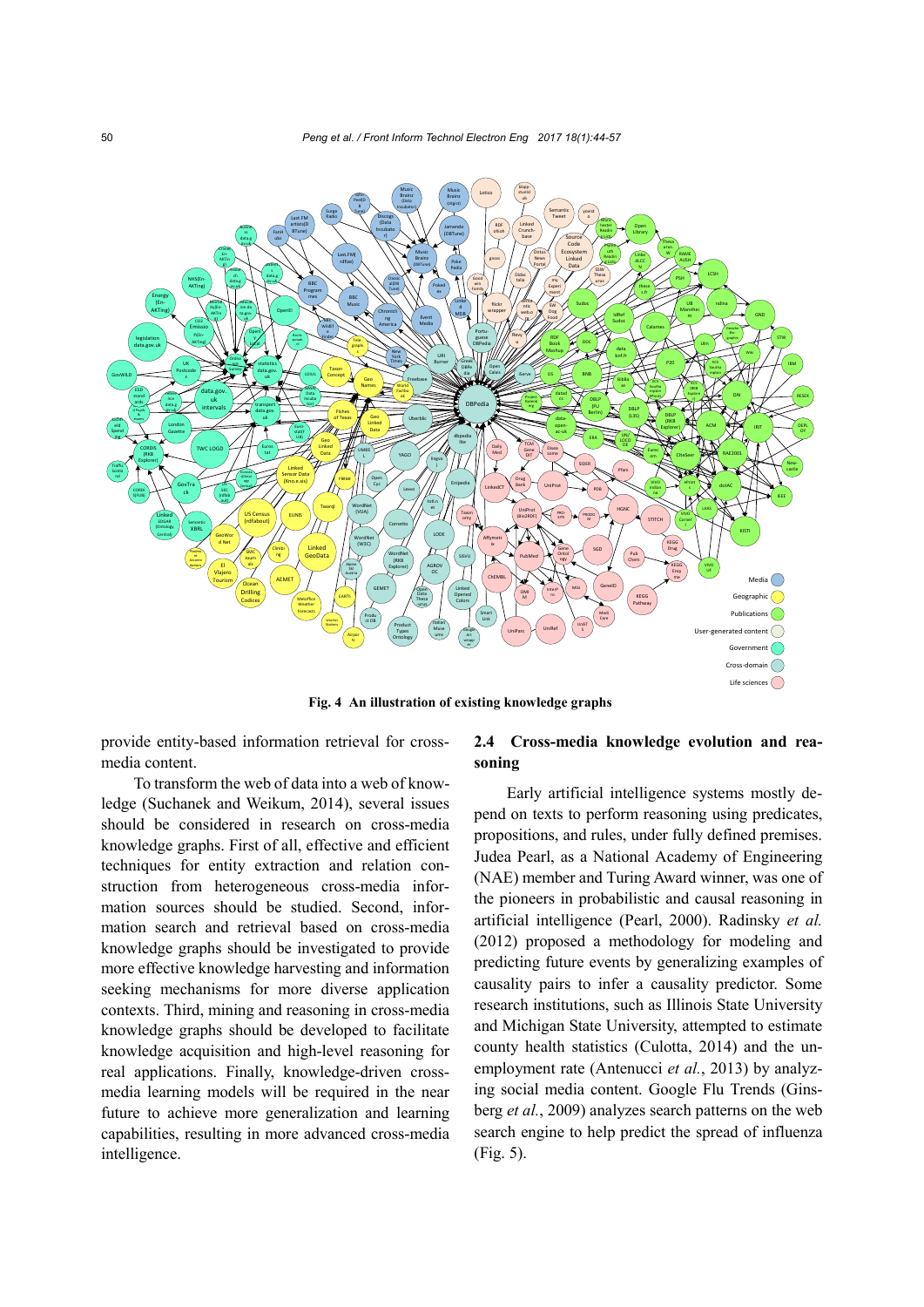

**Fig. 5 Google Flu Trends**

In addition, it has been shown that some learning mechanisms, such as reinforcement learning and transfer learning, can be helpful for constructing more complex intelligent reasoning systems (Lazaric, 2012). Furthermore, lifelong learning (Lazer *et al.*, 2014) is the key capability of advanced intelligence systems. For example, Google DeepMind has constructed a machine intelligence system based on a reinforcement learning algorithm (Gibney, 2015), which beat humans at classic video games. Recently, AlphaGo, developed by Google DeepMind, has been the first computer Go program that can beat a top professional human Go player. It even beat the world champion Lee Sedol in a five-game match. We have witnessed increasing numbers of intelligence systems winning human-machine competitions.

However, the knowledge and reasoning process in the real world usually involves collaboration among language, vision, and other types of media data. Most existing intelligent systems exploit only the information from a single media type, such as text, to perform reasoning processes. There have been some recent works involving reasoning on crossmedia data. Visual question answering (VQA) can be regarded as a good example of cross-media reasoning (Antol *et al.*, 2015). VQA aims to provide natural language answers for questions given in the form of combination of the image and natural language. Johnson *et al.* (2015) attempted to improve the accuracy of image retrieval with the assistance of the scene graph, which also shows the idea of crossmedia reasoning. A scene graph presents objects and their attributes and relationships, which can be used to guide image retrieval at the semantic level. However, it is still hard for these systems to make full use of the rich semantic information contained in complementary media types, and they cannot perform complex cross-media analysis and reasoning on multimedia

big data. Therefore, the problem of performing crossmedia reasoning based on multiple media types rather than on only text information, has become important in both research and application areas. Note that there is little research on cross-media knowledge evolution and reasoning, and many key problems need to be solved, which include, for instance, the acquisition, representation, mining, learning, and reasoning of cross-media knowledge, and the construction of large-scale cross-media knowledge bases. We still need to confront the significant challenges that are involved in constructing cross-media reasoning systems for real applications.

To address the problems noted above, several issues should be studied further. First, it is important to study data-driven and knowledge-guided crossmedia knowledge learning methods. Second, crossmedia reasoning frameworks based on semantic understanding should be constructed with technologies such as cross-media deep learning and multi-instance learning. Third, never-ending knowledge acquisition, mining, and evolution processes should be comprehensively investigated in future work.

#### **2.5 Cross-media description and generation**

Cross-media description and generation aims to realize cross-translation among text, image, video, and audio information, and link the multimodal understanding with natural language descriptions, where visual content description is the most challenging task. Therefore, we will stress this challenge in the following discussion. Visual content description is a new research direction integrating natural language processing and computer vision. It requires not only the recognition of visual objects and their semantic interactions, but also the ability to capture visuallanguage interactions and learn how to translate the visual understanding into sensible sentence descriptions. Fig. 6 shows some examples of visual content descriptions.

Existing studies on visual content description can be divided into three groups. The first group, based on language generation, first understands images in terms of objects, attributes, scene types, and their correlations, and then connects these semantic understanding outputs to generate a sentence description using natural language generation techniques, e.g., templates (Yang *et al.*, 2011), n-grams (Kulkarni *et al.*, 2011), and grammar rules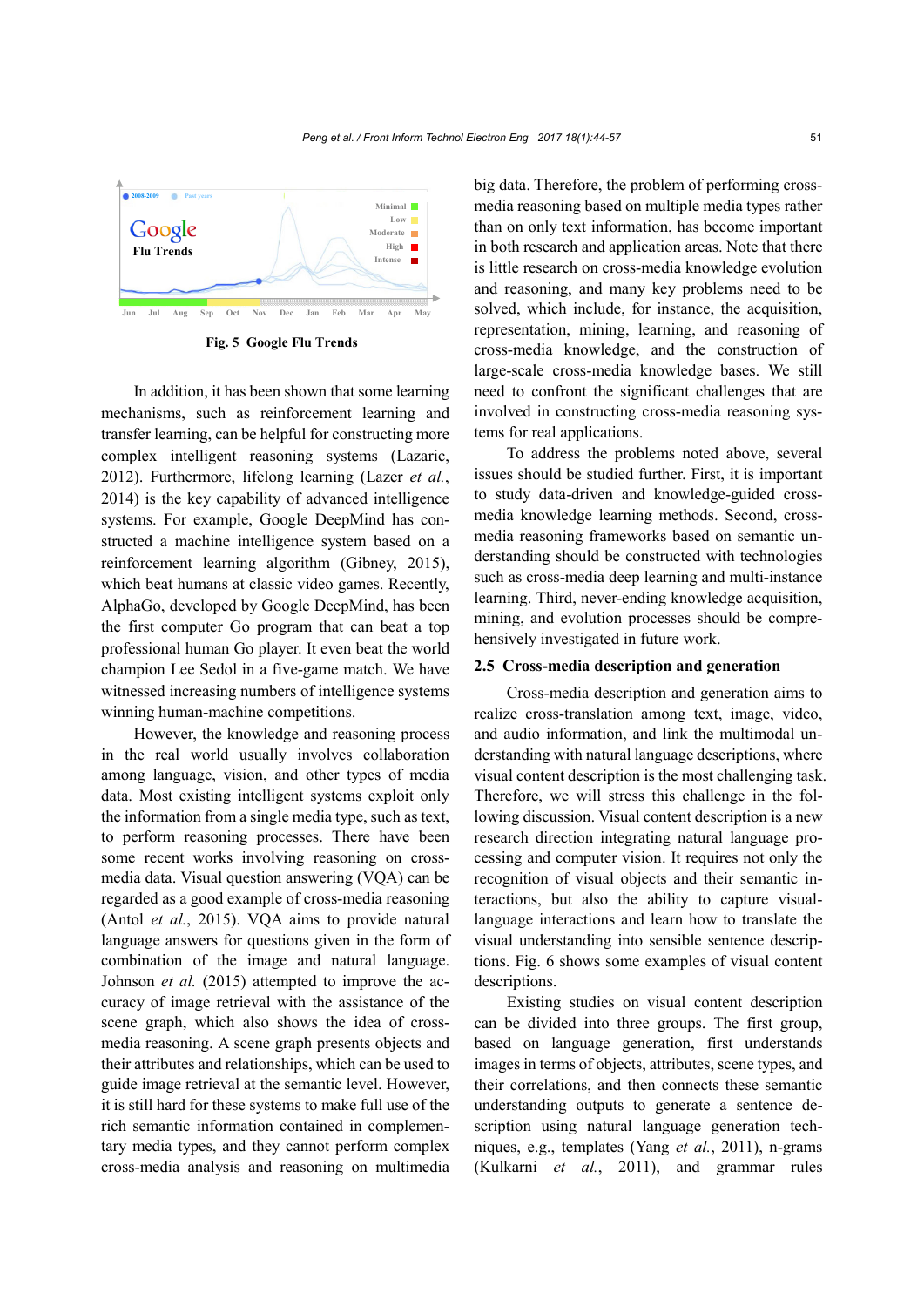(Kuznetsova *et al.*, 2014). These methods are direct and intuitive, but the sentences generated are limited by their syntactic dependency and thus are inflexible.



**Fig. 6 Examples of visual content descriptions, where (a)–(c) represent image descriptions and (d) represents a video description**

The second group covers retrieval-based methods, retrieving content that is similar to a query and transferring the descriptions of the similar set to the query. According to the differences in the retrieval feature space, studies in this group include two types, i.e., retrieval in a uni-modal space (Ordonez *et al.*, 2011) and in a multimodal space (Hodosh *et al.*, 2013). The former aims to search for similar images or videos in the visual feature space, and the latter projects images or videos and sentence features into a common multimodal space, and searches for similar content in the projected space. Sentences obtained with these methods are more natural and grammatically correct, but they usually suffer with regard to generating variable-length and novel sentences.

The third group is based on deep neural networks, employing the CNN-RNN codec framework, where the convolutional neural network (CNN) is used to extract features from images, and the recursive neural network (RNN) (Socher *et al.*, 2011) or its variant, the long short-term memory network (LSTM) (Hochreiter and Schmidhuber, 1997), is used to encode and decode language models. These methods typically use neural networks for both image-text embedding and sentence generation (Karpathy and Li, 2015; Vinyals *et al.*, 2015), and visual attention (Xu *et al.*, 2015) or semantic guidance (Jia *et al.*, 2015) is also integrated in the model learning to further improve the performance. Compared with the other methods, the deep models benefit from a stronger feature expression ability from CNN and capture dynamic spatiotemporal information with RNN, and thus they receive more attention. However, it is still a preliminary exploration and there exist many problems regarding further research: (1) As the parameter size of deep neural network is huge, it demands large amounts of annotated data for training and is easy to overfit, which makes sentence generation depend heavily on the training set; (2) The global features from CNN have difficulty in representing local objects accurately, which results in incorrect or missing descriptions of local objects, especially their correlation in images.

In conclusion, the current research is centered mainly on natural language descriptions of singlemedia content, and improvements are needed in the areas of training set collection and application, model building, and efficient learning and optimization modeling with human cognition. Furthermore, the cross-media descriptions of text, image, video, and audio are rarely involved, such as image generation from text and video generation from audio. Considering that human cognition is an integrated understanding procedure of different types of sensory information, it becomes a very challenging but valuable task to implement a comprehensive and accurate description of multimodal information with natural language processing. The connections with complex cognition, human emotion, and logical reasoning are also attractive areas for in-depth exploration.

## **2.6 Cross-media intelligent engines**

The intelligent engine is a kind of intelligent analysis and reasoning system having specific purposes and common knowledge. With the rapid developments in artificial intelligence, some international companies and research institutions have implemented text-based artificial intelligent systems with specific capabilities. Technology companies such as Google, Baidu, and Microsoft have proposed the concept of intelligent search and the framework for search techniques (Uyar and Aliyu, 2015). Based on the highly effective indexing of big data, intelligent search attempts to realize intelligent and humanized information services, allowing users to retrieve whatever they want with input in natural language forms. It can provide more convenient and accurate search results than traditional search engines. In the field of medical treatment, researchers have also proposed the technological concept of the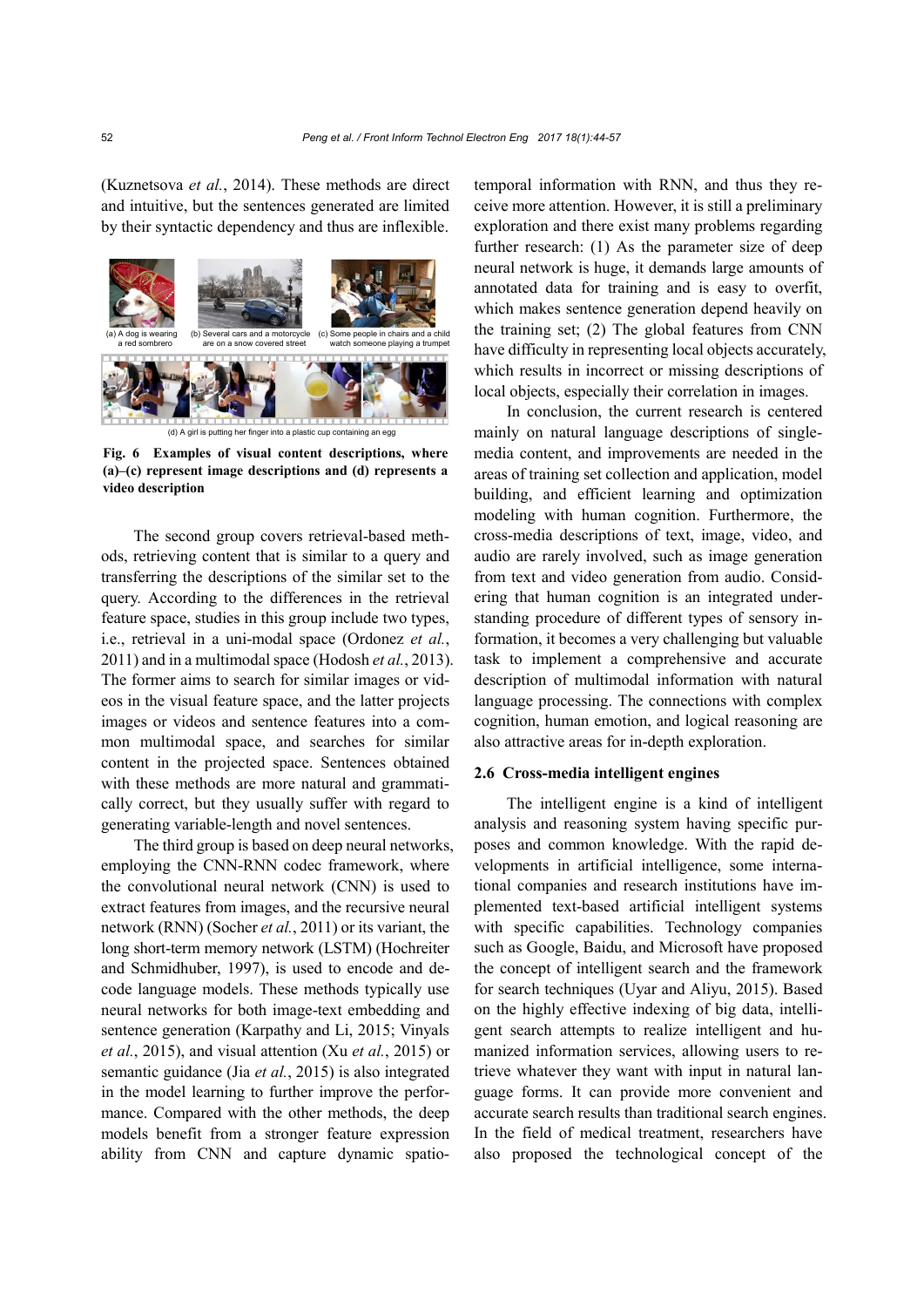intelligent medical search engine (Luo and Tang, 2008).

In the late 1990s, Deep Blue and Deeper Blue, developed by IBM, were the first computer chessplaying systems that won a chess match against a reigning world champion (Hsu, 2002). Siri, an intelligent personal assistant developed by Apple Inc. in 2010, is powered by natural language understanding and driven by entity or ontology based technologies. Later in 2011, IBM's DeepQA project developed a question answering computer system, named Watson as shown in Fig. 7 (Ferrucci *et al*., 2013), which was specifically designed to play on the quiz show Jeopardy, and it won the first-place prize. It has been further improved for the Q&A service in medical diagnosis. The chatbots Xiaobing and Tay on Twitter developed by Microsoft, can improve their own intelligence level through communication with human users. DeepMind has proposed an artificial intelligence system based on Q-learning and the convolutional neural network (Mnih *et al*., 2015), which can adapt to different application requirements.



**Fig. 7 The high-level architecture of IBM's DeepQA used in Watson**

However, cross-media big data is naturally multimodal and cross-domain, employing sophisticated compositions, different representations, and complex correlations. Existing intelligent systems and frameworks depend heavily on the structured input and knowledge of specific domains. They cannot adapt to the characteristics of cross-media data, and cannot cope with the increasingly complex needs of general tasks (such as information retrieval) and specific tasks (such as content monitoring) in crossmedia scenarios, which makes it very hard for them to realize cross-media intelligent analysis and reasoning. To address these problems, it is essential to develop an efficient cross-media intelligent engine with abilities in autonomic learning and evolution. The efficient intelligent engine would act as a bridge between technologies and applications, which could integrate cross-media uniform representation, correlation learning, knowledge evolution, reasoning, and so on. Such an engine would provide cross-media analysis and reasoning services, and be a computing platform for cross-media intelligent applications.

#### **2.7 Cross-media intelligent applications**

The advent of the artificial intelligence era and the availability of huge amounts of cross-media data have been revolutionizing the landscape in all industry sectors. Among these, cross-media web content monitoring, web information trend analysis, and healthcare data fusion and reasoning are three key applications, which if well addressed would present important models and demonstration significance to all other areas. We will briefly review the preliminary background, previous studies, as well as the existing challenges to be confronted.

iMonitor: The Internet is recognized as one of the most influential factors for the stability of human society. Many countries have built intelligent systems to monitor the content propagating or streaming over the Internet, such as the PRISM system in the US, the Tempora system in the UK, and the SORM system in Russia. At the same time, China is developing a set of web content monitoring systems, such as the Golden Shield Project for the Ministry of Public Security of China. However, existing monitoring systems work mainly in the form of passive sampling-post hoc analysis, which limits the usefulness of existing systems, and raises three challenges in the intelligent systems community, namely (1) time lag, (2) insufficient coverage, and (3) high cost, especially considering the diversity of cross-media data.

iTrend: Trend analysis of cross-media web information is the key to improve the stability of human society, by alleviating unnecessary social panic and understanding the evolution of public opinion. There are numerous existing studies on social media analysis, sentiment analysis, and news verification. For example, the Xinhua News Agency explores verification techniques on UGC data, and there is also the PHEME project in the EU, the Tian-Ji system developed by the Institute of Computing Technology, Chinese Academy of Sciences (ICT, CAS), and the TRS analysis system. However, existing systems for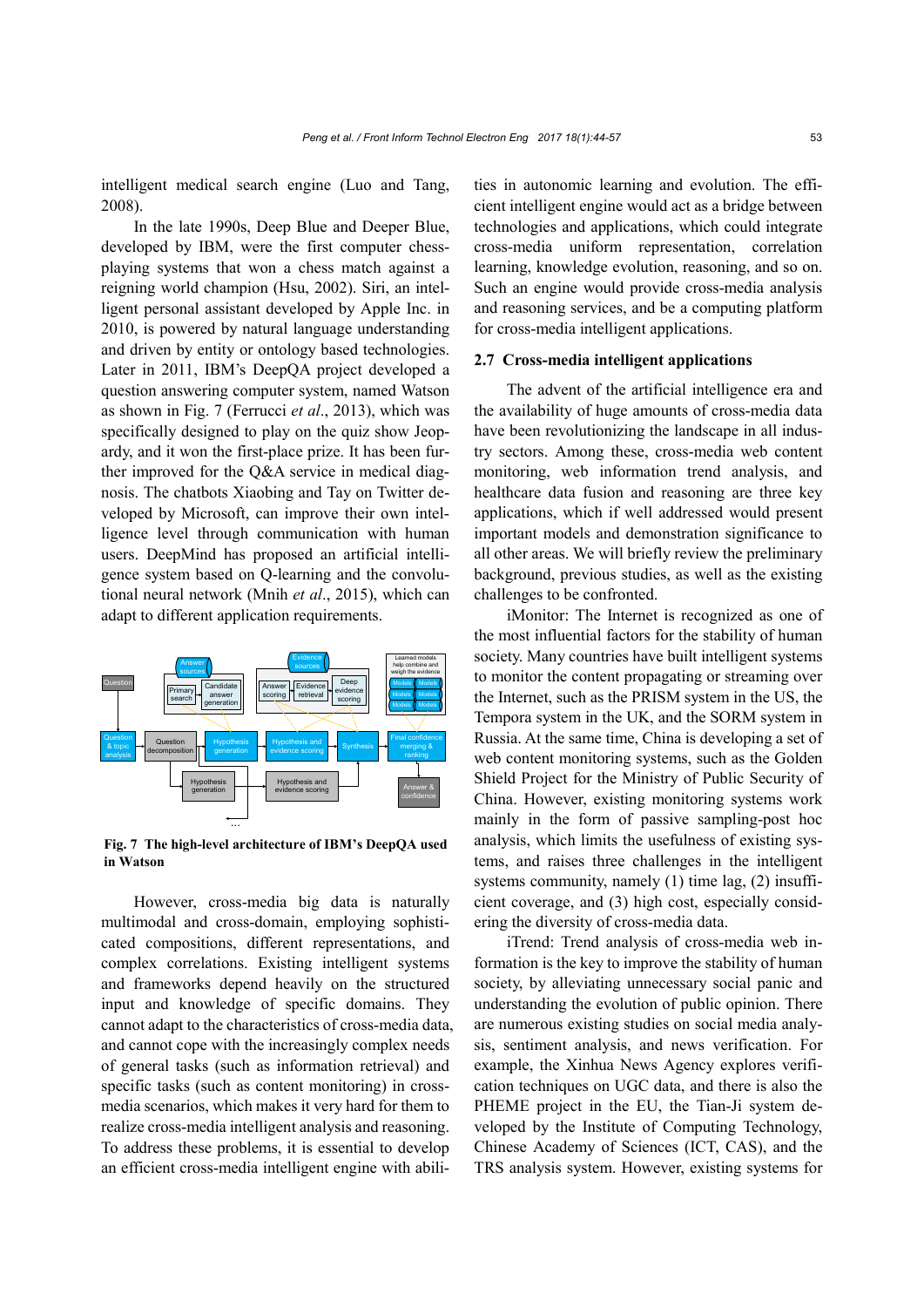cross-media trend analysis suffer from the following three main limitations: (1) They are unable to efficiently collect cross-media data; (2) They have the disadvantage of under-utilization of cross-media data; (3) The sequential characteristics of public opinion are usually ignored in the analysis. To address these challenges, trend analysis systems must be carefully designed with three additional components, namely fusion, reasoning, and decision making. An advanced framework is shown in Fig. 8.

iCare: Data-driven healthcare analytics (MIT Technology Review, 2014), based on the fusion of massive cross-media data, is reforming the experience diagnostics and evidence-based medicine (Brownson *et al.*, 1999) toward the next stage, namely personalized and precision medicine (Aamodt and Plaza, 1994). Healthcare analytics is a key technique for a wide range of real-world applications (Fig. 9).

Many IT giants have joined the healthcare analytics community; e.g., IBM released Watson Healthcare [\(http://spectrum.ieee.org/computing/s](http://spectrum.ieee.org/computing/)oftware/ibmswatson-goes-to-med-school), Google announced DeepMind (https://deepmind.com/health), and Baidu just released Baidu Medical Brain. In spite of their usefulness in certain areas, the applicability of existing models and algorithms (Kumar *et al.*, 2012; Chen Y *et al.*, 2013; Yuan *et al.*, 2014) is limited due to (1) inability to perform cross-media fusion and analysis (Chen *et al.*, 2007), (2) lack of supervision from domain experts (Chen Y *et al.*, 2013), and (3) poor adaptability toward different medical paradigms.



**Fig. 8 iTrend framework**



**Fig. 9 Existing applications in healthcare analytics**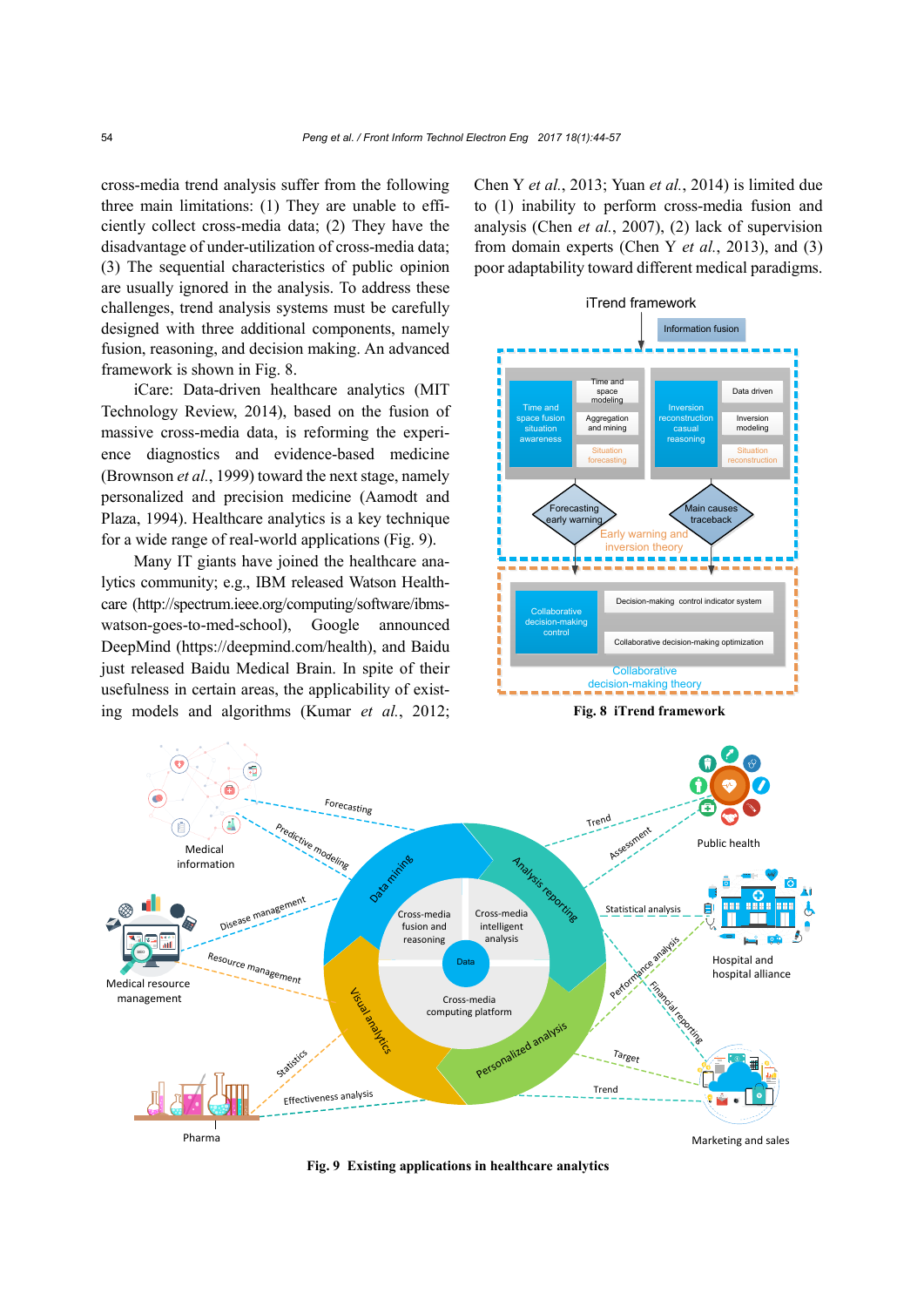## **3 Conclusions**

In this paper, we have presented an overview of cross-media analysis and reasoning. The advances achieved by existing studies, as well as the major challenges and open issues, have been shown in the overview. From the seven parts of this paper, it can be seen that cross-media analysis and reasoning has been a key problem of research, and has wide prospects for application. The introduction and discussion in this paper are expected to attract more research interest to this area, and provide insights for researchers on the relevant topics, so as to inspire future research in cross-media analysis and reasoning.

## **Acknowledgements**

The authors would like to thank Peng CUI, Shi-kui WEI, Ji-tao SANG, Shu-hui WANG, Jing LIU, and Bu-yue QIAN for their valuable discussions and assistance.

#### **References**

- Aamodt, A., Plaza, E., 1994. Case-based reasoning: foundational issues, methodological variations, and system approaches. *AI Commun.*, **7**(1):39-59. http://dx.doi.org/10.3233/AIC-1994-7104
- Adib, F., Hsu, C.Y., Mao, H., *et al*., 2015. Capturing the human figure through a wall. *ACM Trans. Graph.*, **34**(6):219. http://dx.doi.org/10.1145/2816795.2818072
- Andrew, G., Arora, R., Bilmes, J., *et al*., 2013. Deep canonical correlation analysis. Int. Conf. on Machine Learning, p.1247-1255.
- Antenucci, D., Li, E., Liu, S., *et al*., 2013. Ringtail: a generalized nowcasting system. *Proc. VLDB Endow.*, **6**(12): 1358-1361. http://dx.doi.org/10.14778/2536274.2536315
- Antol, S., Agrawal, A., Lu, J., *et al*., 2015. VQA: visual question answering. IEEE Int. Conf. on Computer Vision, p.2425-2433. http://dx.doi.org/10.1109/ICCV.2015.279
- Babenko, A., Slesarev, A., Chigorin, A., *et al*., 2014. Neural codes for image retrieval. European Conf. on Computer Vision, p.584-599.

http://dx.doi.org/10.1007/978-3-319-10590-1\_38

- Brownson, R.C., Gurney, J.G., Land, G.H., 1999. Evidencebased decision making in public health. *J. Publ. Health Manag. Pract.*, **5**(5):86-97. http://dx.doi.org/10.1097/00124784-199909000-00012
- Carlson, C., Betteridge, J., Kisiel, B., *et al*., 2010. Towards an architecture for never-ending language learning. AAAI Conf. on Artificial Intelligence, p.1306-1313.
- Chen, D.P., Weber, S.C., Constantinou, P.S., *et al*., 2007. Clinical arrays of laboratory measures, or "clinarrays", built from an electronic health record enable disease subtyping by severity. AMIA Annual Symp. Proc., p.115-119.
- Chen, X., Shrivastava, A., Gupta, A., 2013. NEIL: extracting visual knowledge from web data. IEEE Int. Conf. on Computer Vision, p.1409-1416. http://dx.doi.org/10.1109/ICCV.2013.178
- Chen, Y., Carroll, R.J., Hinz, E.R.M., *et al*., 2013. Applying active learning to high-throughput phenotyping algorithms for electronic health records data. *J. Am. Med. Inform. Assoc.*, **20**(e2):253-259. http://dx.doi.org/10.1136/amiajnl-2013-001945
- Cilibrasi, R.L., Vitanyi, P.M.B., 2007. The Google similarity distance. *IEEE Trans. Knowl. Data Eng.*, **19**(3):370-383. http://dx.doi.org/10.1109/TKDE.2007.48
- Culotta, A., 2014. Estimating county health statistics with twitter. ACM Conf. on Human Factors in Computing Systems, p.1335-1344. http://dx.doi.org/10.1145/2556288.2557139
- Daras, P., Manolopoulou, S., Axenopoulos, A., 2012. Search and retrieval of rich media objects supporting multiple multimodal queries. *IEEE Trans. Multim.*, **14**(3):734-746. http://dx.doi.org/10.1109/TMM.2011.2181343
- Davenport, T.H., Prusak, L., 1998. Working Knowledge: How Organizations Manage What They Know. Harvard Business School Press, Boston, p.5.
- Deng, J., Dong, W., Socher, R., *et al*., 2009. ImageNet: a largescale hierarchical image database. IEEE Conf. on Computer Vision and Pattern Recognition, p.248-255. http://dx.doi.org/10.1109/CVPR.2009.5206848
- Dong, X., Gabrilovich, E., Heitz, G., *et al*., 2014. Knowledge vault: a Web-scale approach to probabilistic knowledge fusion. ACM SIGKDD Int. Conf. on Knowledge Discovery and Data Mining, p.601-610. http://dx.doi.org/10.1145/2623330.2623623
- Fang, Q., Xu, C., Sang, J., *et al*., 2016. Folksonomy-based visual ontology construction and its applications. *IEEE Trans. Multim.*, **18**(4):702-713. http://dx.doi.org/10.1109/TMM.2016.2527602
- Fellbaum, C., Miller, G., 1998. WordNet: an Electronic Lexical Database. MIT Press, Cambridge, MA.
- Feng, F., Wang, X., Li, R., 2014. Cross-modal retrieval with correspondence autoencoder. ACM Int. Conf. on Multimedia, p.7-16.
	- http://dx.doi.org/10.1145/2647868.2654902
- Ferrucci, D., Levas, A., Bagchi, S., *et al.*, 2013. Watson: beyond jeopardy! *Artif. Intell.*, **199-200**:93-105. http://dx.doi.org/10.1016/j.artint.2012.06.009
- Fuentes-Pacheco, J., Ruiz-Ascencio, J., Rendón-Mancha, J.M., 2015. Visual simultaneous localization and mapping: a survey. *Artif. Intell. Rev.*, **43**(1):55-81. http://dx.doi.org/10.1007/s10462-012-9365-8
- Garfield, E., 2004. Historiographic mapping of knowledge domains literature. *J. Inform. Sci.*, **30**(2):119-145. http://dx.doi.org/10.1177/0165551504042802
- Gibney, E., 2015. DeepMind algorithm beats people at classic video games. *Nature*, **518**(7540):465-466.
- Ginsberg, J., Mohebbi, M., Patel, R.S., *et al*., 2009. Detecting influenza epidemics using search engine query data. *Nature*, **457**(7232):1012-1014.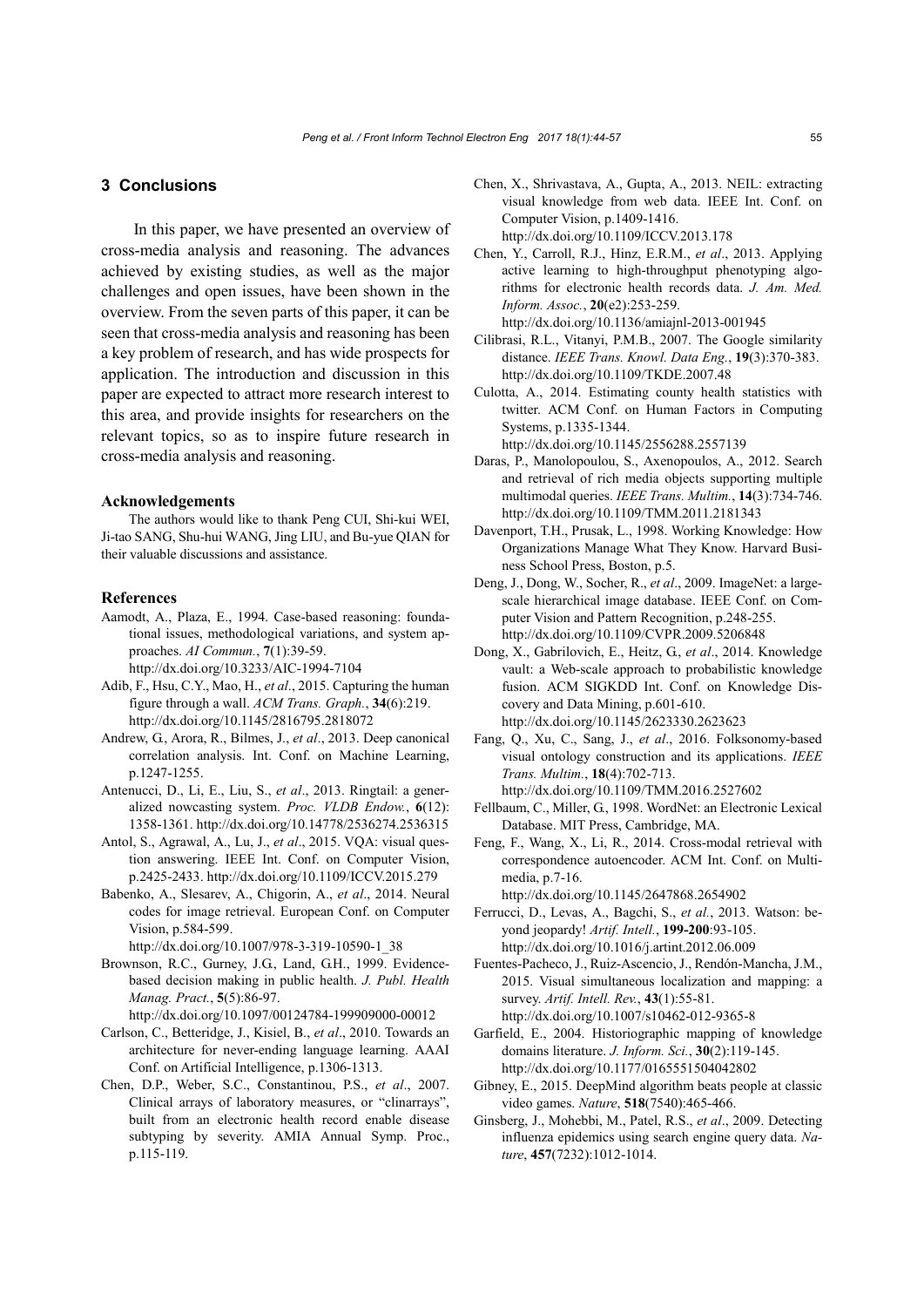- Gong, Y., Ke, Q., Isard, M., *et al*., 2014. A multi-view embedding space for modeling internet images, tags, and their semantics. *Int. J. Comput. Vis.*, **106**(2):210-233. http://dx.doi.org/10.1007/s11263-013-0658-4
- Hochreiter, S., Schmidhuber, J., 1997. Long short-term memory. *Neur. Comput.*, **9**(8):1735-1780. http://dx.doi.org/10.1162/neco.1997.9.8.1735
- Hodosh, M., Young, P., Hockenmaier, J., 2013. Framing image description as a ranking task: data, models and evaluation metrics. *J. Artif. Intell. Res.*, **47**(1):853-899.
- Hotelling, H., 1936. Relations between two sets of variates. *Biometrika*, **28**(3-4):321-377.
	- https://doi.org/10.1093/biomet/28.3-4.321
- Hsu, F., 2002. Behind Deep Blue: Building the Computer that Defeated the World Chess Champion. Princeton University Press, Princeton, USA.
- Hua, Y., Wang, S., Liu, S., *et al*., 2014. TINA: cross-modal correlation learning by adaptive hierarchical semantic aggregation. IEEE Int. Conf. on Data Mining, p.190-199. http://dx.doi.org/10.1109/ICDM.2014.65
- Jia, X., Gavves, E., Fernando, B., *et al*., 2015. Guiding long-short term memory for image caption generation. arXiv:1509.04942.
- Johnson, J., Krishna, R., Stark, M., *et al*., 2015. Image retrieval using scene graphs. IEEE Conf. on Computer Vision and Pattern Recognition, p.3668-3678. http://dx.doi.org/10.1109/CVPR.2015.7298990
- Karpathy, A., Li, F.F., 2015. Deep visual-semantic alignments for generating image descriptions. IEEE Conf. on Computer Vision and Pattern Recognition, p.3128-3137. http://dx.doi.org/10.1109/CVPR.2015.7298932
- Krizhevsky, A., Sutskever, I., Hinton, G.E., 2012. ImageNet: classification with deep convolutional neural networks. Advances in Neural Information Processing Systems, p.1097-1105.
- Kulkarni, G., Premraj, V., Dhar, S., *et al*., 2011. Baby talk: understanding and generating simple image descriptions. IEEE Conf. on Computer Vision and Pattern Recognition, p.1601-1608.

http://dx.doi.org/10.1109/CVPR.2011.5995466

- Kumar, S., Sanderford, M., Gray, V.E., *et al*., 2012. Evolutionary diagnosis method for variants in personal exomes. *Nat. Meth.*, **9**(9):855-856. http://dx.doi.org/10.1038/nmeth.2147
- Kuznetsova, P., Ordonezz, V., Berg, T.L., *et al*., 2014. TREETALK: composition and compression of trees for image descriptions. *Trans. Assoc. Comput. Ling.*, **2**:351- 362.
- Lazaric, A., 2012. Transfer in reinforcement learning: a framework and a survey. *In*: Wiering, M., van Otterlo, M. (Eds.), Reinforcement Learning: State-of-the-Art. Springer Berlin Heidelberg, Berlin, p.143-173. http://dx.doi.org/10.1007/978-3-642-27645-3\_5
- Lazer, D., Kennedy, R., King, G., *et al*., 2014. The parable of Google flu: traps in big data analysis. *Science*, **343**(6176): 1203-1205. http://dx.doi.org/10.1126/science.1248506
- Lew, M.S., Sebe, N., Djeraba, C., *et al*., 2006. Content-based multimedia information retrieval: state of the art and challenges. *ACM Trans. Multim. Comput. Commun. Appl.*, **2**(1):1-19. http://dx.doi.org/10.1145/1126004.1126005
- Lin, T., Pantel, P., Gamon, M., *et al*., 2012. Active objects: actions for entity-centric search. ACM Int. Conf. on World Wide Web, p.589-598. http://dx.doi.org/10.1145/2187836.2187916
- Luo, G., Tang, C., 2008. On iterative intelligent medical search. ACM SIGIR Conf. on Research and Development in Information Retrieval, p.3-10. http://dx.doi.org/10.1145/1390334.1390338
- Mao, X., Lin, B., Cai, D., *et al*., 2013. Parallel field alignment for cross media retrieval. ACM Int. Conf. on Multimedia, p.897-906. http://dx.doi.org/10.1145/2502081.2502087
- McGurk, H., MacDonald, J., 1976. Hearing lips and seeing voices. *Nature*, **264**(5588):746-748. http://dx.doi.org/10.1038/264746a0
- MIT Technology Review, 2014. Data driven healthcare. https://www.technologyreview.com/business-report/datadriven-health-care/free [Dec. 06, 2016].
- Mnih, V., Kavukcuoglu, K., Silver, D., 2015. Human-level control through deep reinforcement learning. *Nature*, **518**(7540):529-333.

http://dx.doi.org/10.1038/nature14236

- Ngiam, J., Khosla, A., Kim, M., *et al*., 2011. Multimodal deep learning. Int. Conf. on Machine Learning, p.689-696.
- Ordonez, V., Kulkarni, G., Berg, T.L., 2011. Im2text: describing images using 1 million captioned photographs. Advances in Neural Information Processing Systems, p.1143-1151.
- Pan, Y.H., 2016. Heading toward artificial intelligence 2.0. *Engineering*, **2**(4):409-413. http://dx.doi.org/10.1016/J.ENG.2016.04.018
- Pearl, J., 2000. Causality: Models, Reasoning and Inference. Cambridge University Press, Cambridge, UK.
- Peng, Y., Huang, X., Qi, J., 2016a. Cross-media shared representation by hierarchical learning with multiple deep networks. Int. Joint Conf. on Artificial Intelligence, p.3846-3853.
- Peng, Y., Zhai, X., Zhao, Y., *et al*., 2016b. Semi-supervised cross-media feature learning with unified patch graph regularization. *IEEE Trans. Circ. Syst. Video Technol.*, **26**(3):583-596.

http://dx.doi.org/10.1109/TCSVT.2015.2400779

- Prabhu, N., Babu, R.V., 2015. Attribute-Graph: a graph based approach to image ranking. IEEE Int. Conf. on Computer Vision, p.1071-1079. http://dx.doi.org/10.1109/ICCV.2015.128
- Radinsky, K., Davidovich, S., Markovitch, S., 2012. Learning causality for news events prediction. Int. Conf. on World Wide Web, p.909-918. http://dx.doi.org/10.1145/2187836.2187958
- Rasiwasia, N., Costa Pereira, J., Coviello, E., *et al*., 2010. A new approach to cross-modal multimedia retrieval. ACM Int. Conf. on Multimedia, p.251-260. http://dx.doi.org/10.1145/1873951.1873987